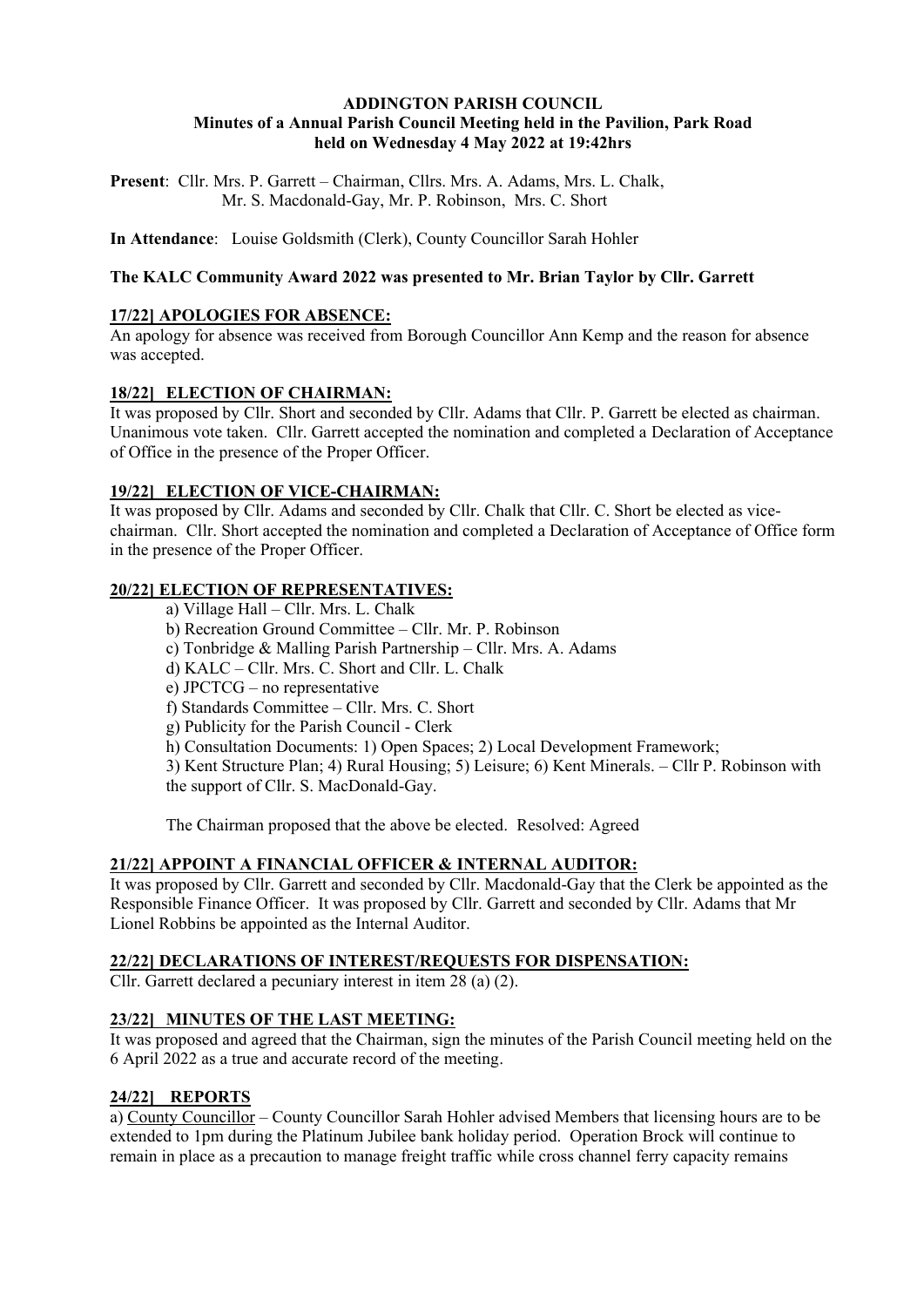reduced. KCC is looking to recruit and train more ambassadors to support people with adverse childhood experiences. To commemorate the Platinum Jubilee all County Councillors have agreed to do one hour of community service. KCC is encouraging people and farmers to grow more fruit and vegetables and to not plant trees on agricultural land. The new waste disposal site at Allington opens on the 9 May 2022 which will hopefully reduce the pressure on the nearby sites. County Councillor Sarah Hohler suggested that Members visit the new Amelia Scott Centre in Tunbridge Wells which has just opened as a centre of heritage, art and culture. KCC has received a number of objections from residents in Addington and Trottiscliffe regarding the removal of the 58 bus service. Cllr. Short had recently attended a presentation at KCC on their 3 year plan and suggested that it would be helpful if KCC regularly reported back to parishes on how it is doing against its objectives. Members passed on their concerns about the constant change of staff in the Highways Department and the detrimental effect it has on a general understanding of the issues in Addington.

*19:47hrs County Councillor Sarah Hohler left the meeting*

b) Borough Councillor – There was no report. The Clerk has received a copy of T&MBC Enforcement Plan and has circulated this to Members.

c) Kent Police – On the 9 April three men viewing a Nissan Juke Acenta that was for sale in East Street poured oil over the engine to get a reduced price. No other crime was reported in the neighbouring villages.

### **25/22] MATTERS ARISING:**

1] Monthly check of the defibrillator and any other update - The Clerk advised Members that both of the defibrillators in the village had been checked this month and an update provided on WebNos. The Clerk advised that KCC has added a request to install some hatch lining on the tarmac to prevent cars parking near to the BT box to the Highways Improvement Plan. KCC has carried out a land search and confirmed that they do own the land.

2] T&MBC Local Plan Development – No update.

3] Queen's Platinum Jubilee – The working group have distributed flyers throughout the village giving details of the events to be held on Thursday 2 June and Saturday 4 June 2022. The working group are hopeful that they will receive lottery funding which should cover all the expenditure. Risk assessments are in the process of being completed and insurance has been taken out. Arrangements are in place for the lighting of the beacon on the Thursday 2 June 2022. A DVD on the Queen's life will be playing in the village hall and free refreshments will be served prior to the lighting of the beacon. The Golf Club may be able to assist with baking the Jubilee pies and is preparing a quote. The working group has arranged a number of activities for the afternoon of Saturday 4 June 2022 on the recreation ground. A children's entertainer, bouncy castle and rounders match have been arranged and refreshments will be provided by the Church, the cricket club and the Angel Inn. Seventeen tickets have been requested for the barn dance to be held in the village hall in the evening. Cllr. Garrett congratulated the working group on all their hard work in organising everything and commented that it was so good to see all the organisations in the village coming together to put on these events.

4] Website Accessibility – A virtual meeting was held with the website administrator yesterday to discuss the issues with making documents accessible on the website. The Clerk has to publish a number of mandatory documents, the format of which, do not comply with the new regulations. The website administrator acknowledged that even with training it would be hard for the Clerk to ensure that the documents conform and that the training would be expensive. The website administrator explained that it would take a qualified person 3-4 hours to convert one document. It was suggested and agreed that Cllr. Short should raise this subject with KALC for them to take up with NALC. It was agreed that a holistic approach is needed for all Parish Councils to ensure that mandatory documents do comply with the legislation whilst trying to achieve economies of scale. In the interim it was agreed to continue to pay the website administrator to convert essential documents, limit the amount of inaccessible documents and to continue to state on the website that some documents do not conform but that the Parish Council is working on ensuring all documents are accessible. It was agreed that the Clerk could attend a virtual KALC course on the 19 May 2022 on using websites as an effective communication tool which should include a discussion on website accessibility. 5] Proposal to consider the renewal of the Recreation Ground Lease – Comments on the draft lease have been sent to Roger Taylor at Wellers Law Group and a further draft is awaited. The Clerk advised that Roger Taylor seems to be indefinitely out of the office. The Clerk has requested a virtual meeting to discuss the amendments needed.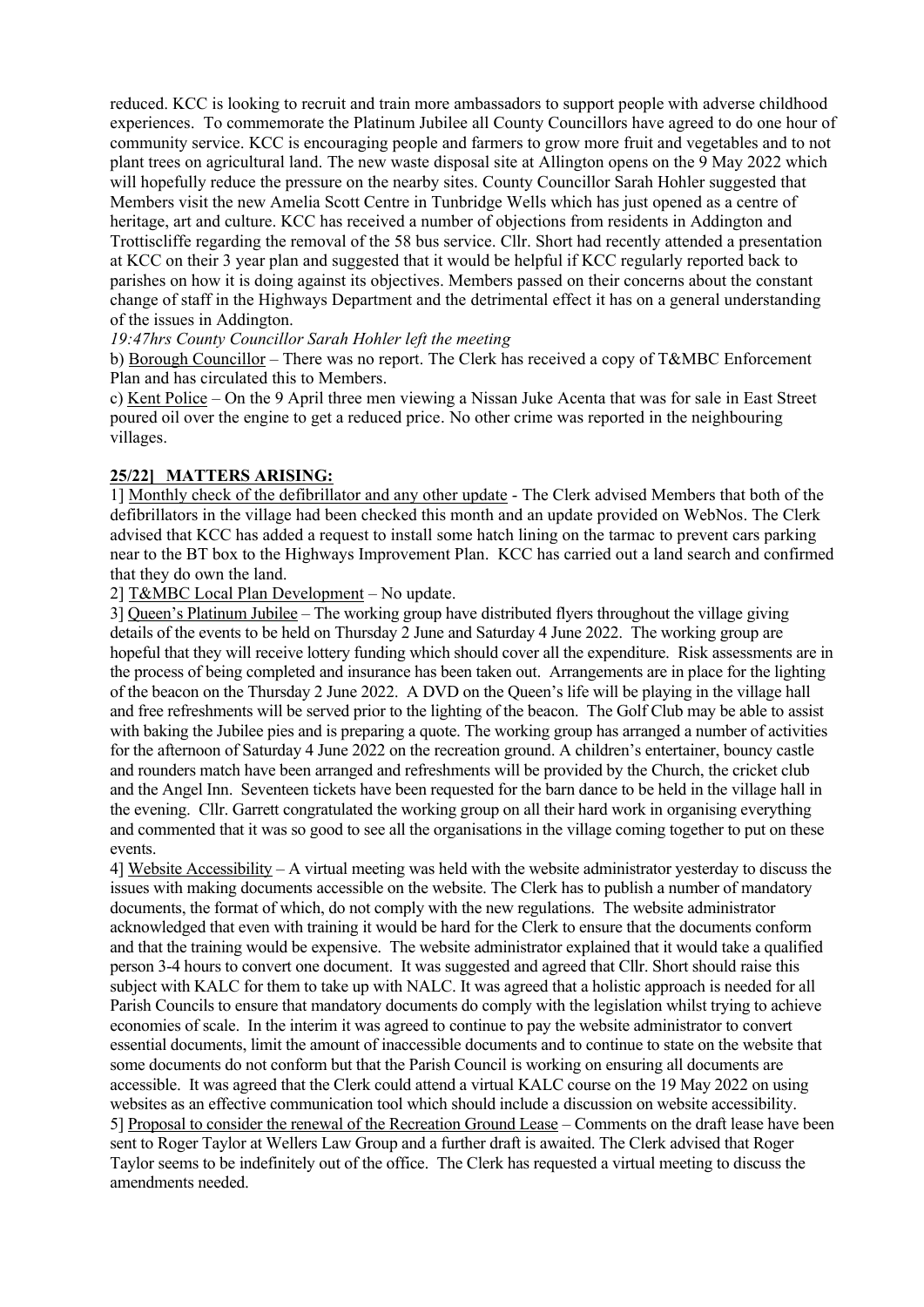6] Review of the Emergency Plan for Addington – The Clerk has placed a request on the website and Facebook for residents to volunteer their services and equipment in the event of an emergency and is continuing to reach out to residents to update the Plan to ensure all the information is up to date. 7] Parish Infrastructure Statement – Members considered a draft Parish Infrastructure Statement prepared by the Clerk. The Statement needs to be submitted to T&MBC by the 16 June 2022. The Senior Development Obligations Officer at T&MBC has advised the Clerk that the Parish Council has been allocated £1,822,00 for 'Children and Young Peoples Play Areas' from S106 contributions due on the planning proposal 18/02777/FL, (Land Between Regents Court and Park View, London Road). Cllr. Garrett advised that construction works on the site seem to have stopped and it could be some time before the Parish Council receives these funds. The officer has also suggested that the Parish Council may benefit from S106 contributions due from developments at Kings Hill which will need to be used on providing 'Outdoor Sports and Parks and Gardens'. Members discussed possible projects including providing an adult gym on the recreation ground, The Clerk suggested, and it was agreed to carry out some consultation with residents to ascertain what improvements and/or facilities they would like at the recreation ground. The Clerk will investigate Survey Monkey as a consultation tool and look to use social media. In the meantime, the Clerk will amend the Parish Infrastructure Statement for approval at the next meeting.

### **26/22] FINANCE**

A statement as at 4 May 2022 was circulated:

#### **Balances as at 4 May 2022:**

| Unity Trust Account:      | £25,958.42 |
|---------------------------|------------|
| National Savings Account: | £25,549.55 |

**Receipts:** £11,500.00 – first instalment of precept from T&MBC

#### a) **Payments:**

| Supplier                 | Description                          | Amount    |
|--------------------------|--------------------------------------|-----------|
| Mrs L S Goldsmith        | (Salary – April)                     | £625.60   |
| <b>HMRC</b>              | $(Tax - April)$                      | £156.40   |
| Mrs L S Goldsmith        | (Expenses – including email account) | £189.63   |
| <b>Gel Creative</b>      | (Monthly website maintenance)        | £100.00   |
| KALC                     | (Training courses)                   | £ 50.40   |
| Mrs L S Goldsmith        | (Stationery)                         | £119.99   |
| Four Seasons Gardens Ltd | (Grounds Maintenance)                | £185.80   |
| Zurich                   | (Insurance Renewal)                  | £495.64   |
| <b>KALC</b>              | (Annual Subscription)                | £424.90   |
| Total                    |                                      | £2,348.36 |

b) Other matters:

Policies: Document Retention Policy – Members considered a draft Document Retention Policy prepared and circulated by the Clerk. The wording of the policy has been based on a legal advice note from NALC. Members discussed how they currently store documents and agreed that changes need to be made to ensure compliance with the requirements of GDPR. Cllr. Short suggested that the policy needs to be more specific on how documents are stored. Cllr. Short offered to discuss some possible amendments with the Clerk to be shared at the next meeting.

#### c) Payments for authorisation:

**Resolved:** To make the above payments electronically and to be authorised online by Cllrs. Short and Garrett.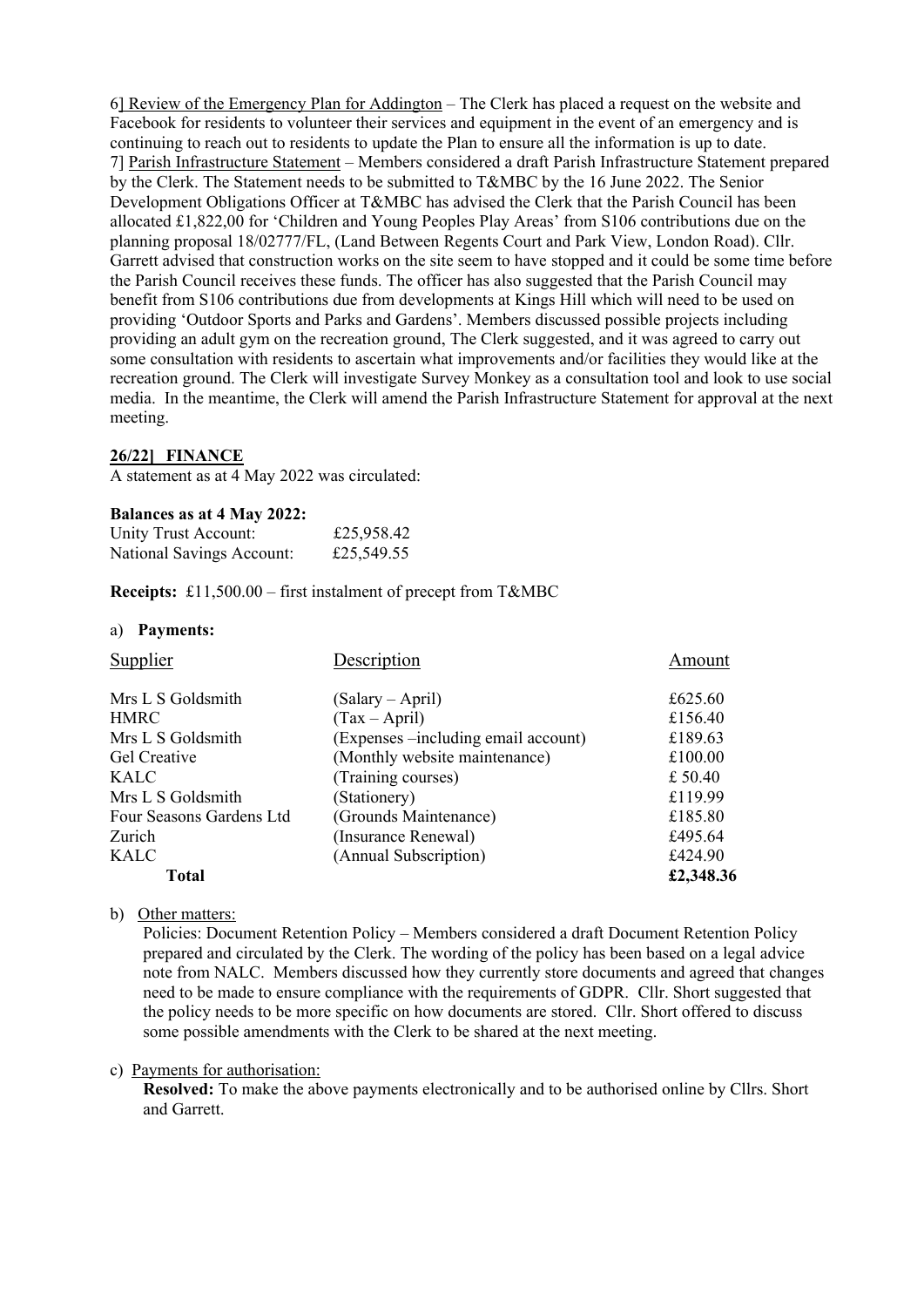## **27/22] MEMBERS OF THE PUBLIC:** None present.

### **28/22] PLANNING**

### a) Applications:

1] TM/22/00769/FL – Land known as Meadow Crest Farm, London Road, Addington

Part demolition and conversion of the existing agricultural building into 4 residential properties and the construction of a detached 2 bedroom dwelling with associated parking facilities and storage.

**Resolved:** Object: We feel this is an overdevelopment of the site and are concerned about access and the additional vehicle movements on to the A20. We also object to the amount of proposed hard landscaping on the site. There is already a serious issue with surface water drainage in this area which results in this section of the A20 being regularly flooded. Any additional hard landscaping will exacerbate this problem.

*20:29hrs Cllr. Garrett declared a pecuniary interest and left the room*

2] TM/22/00628/FL – Westbank. London Road, Addington, ME19 5PL

Two storey side extension, alterations to roof including dormer windows and alterations to porch roof. **Resolved:** Object.We believe the proposal represents an overdevelopment of the site and local knowledge informs us that the property may be turned into an HMO. Each bedroom will have its own access and bathroom which would support this scenario. We are concerned that there is insufficient parking on the site. We are also concerned about the increase in the number of vehicles movements on to this busy stretch of the A20. Although we accept that overlooking is not a reason for a proposal to be refused we are concerned about the proximity of the proposed extension to the neighbouring property. Should T&MBC be mindful to approve this proposal we would like a condition set that the proposed two new dormer windows are obscure glass with top fanlight openings only.

*20:36hrs Cllr. Garrett returned to the meeting*

3] TM/22/00576/FL – Brookfield House, St Vincents Lane, Addington, ME19 5BW

Proposed single storey/first floor side extensions and replacement garages to front.

**Resolved:** No objection

b) Approval: None to consider.

c) Refusals: None to consider.

d) Withdrawn applications: None to consider.

e) Planning Appeals:

1] TM/20/01876/OA – West Malling Golf Club, outline application erection of 3 dwellings – the Clerk to check if a decision has been made.

f) Other Planning Issues:

1] 20/00030/USEH – Mayhill House, London Road, Addington – alleged unauthorised hardstanding and caravans – Enforcement has recently visited the site and established that the parcel of land where the static caravan, which was removed following the service of the enforcement notice last year, was kept is now being used to store 5/6 trailers in connection with the owners business. The owner has been advised that such use would constitute a material change in use and will require the benefit of planning permission. There is no evidence of any new outbuildings being erected within the site and the stable building is in accordance with the plans and details approved under TM/20/01234/FL. The chalet building which was the subject of a planning contravention notice served last year is still being used as a selfcontained residential unit. T&MBC is considering what further action to take in this respect though the planning agent did indicate that a lawful development certificate existing application may be submitted. 2] Fish & Chip Shop at the Vineyard – Enforcement has visited the site and noted that the owner has removed the main signage on the front elevation but that the 'Fishyard' signage remains on the sides of the building. A letter was sent last week to the site and registered owners requesting that all 'Fishyard' signage is removed within 28 days of the letter.

### **29/22] HIGHWAYS:**

a) Highways & PROW enquiries Outstanding:

1] Fault 220148228 - Footpath from East Street to Mill House Lane – the Clerk has reported a number of diseased trees adjacent to this footpath.

2] Fault 210910210 - Footpath from Mill Lane to East Street – the fence bordering the dwelling Kingfishers which was falling across the footpath has now been repaired.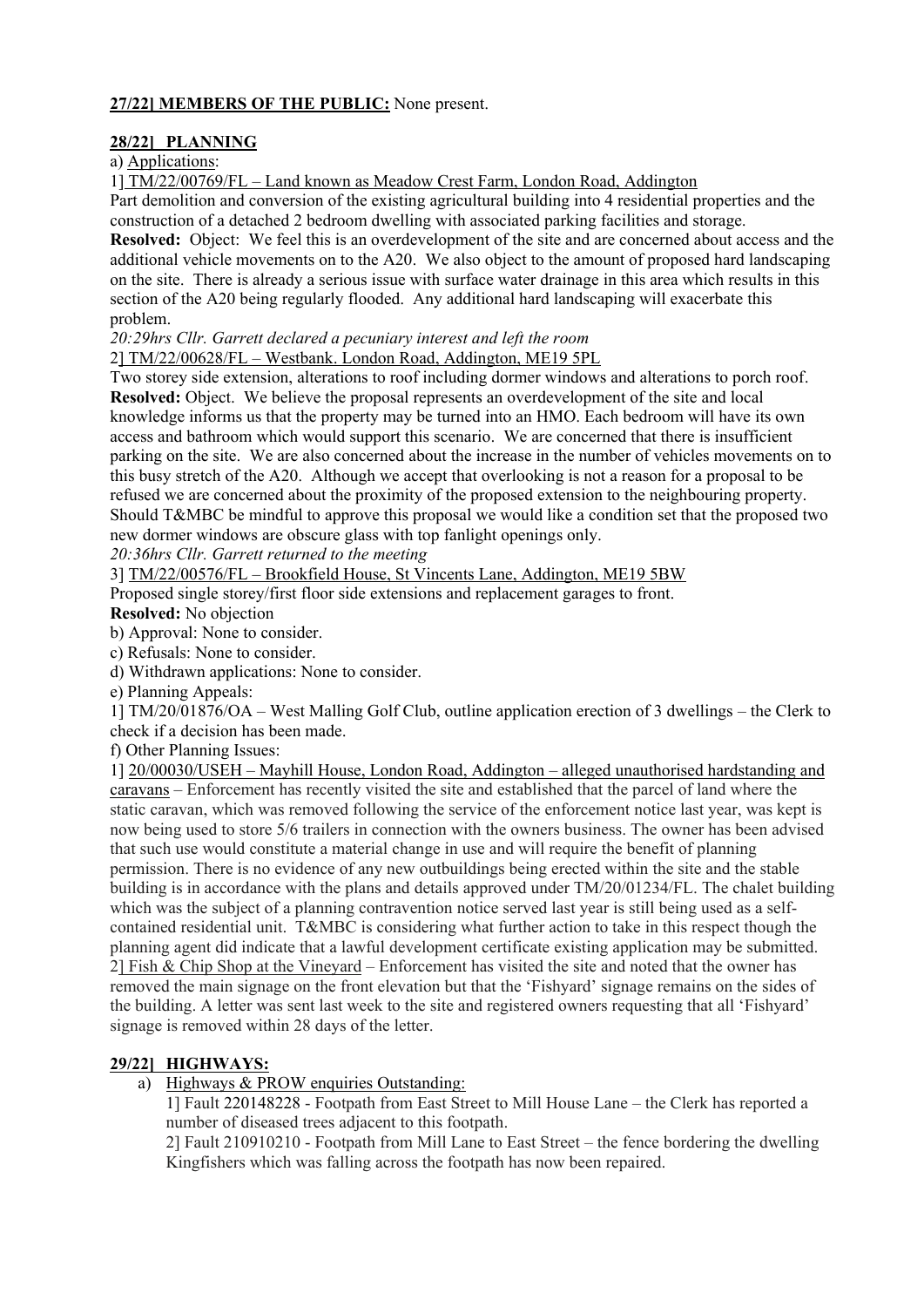3] Enquiries 597903–KCC has advised that a programmed inspection has been carried out on the trees along Trottiscliffe Road. A leaning tree which the tree warden asked to be inspected has been found to be stable and no works are required

4] Enquiry 606806 - Several bollard lights on the A20 located on the islands near to Seven Mile Lane are not working – further works awaited.

5] Enquiry 624014 – flooding on carriageway near to Hernwell Farm – KCC has attended and more work required.

6] Enquiry 628436 - East Street – KCC has advised that the debris left on the corner of East Street was the remains of a failed limb from a cedar tree on privately owned property that was removed on an emergency call out. The owner has been told to remove the debris.

7] East Street – street sign damaged – T&MBC has advised the Clerk that a replacement street sign has been ordered.

b) New requiring attention:

1] Addington Lane – grooving on the road

- 2] Junction Trottiscliffe Road/A20 number of potholes
- 3] Layby outside Woodlands, Sandy Lane surface area has broken up
- c) Other matters:

1] Highways Improvement Plan and School Bus Service – Cllrs. Garrett, Short and the Clerk conducted a walkabout with Bradley Short, an engineer at KCC, on Friday 30 April 2022. It was noted that unfortunately Claire Venner, Schemes Project Manager, was unable to attend. KCC explained that there is limited funding and officer time available for new schemes. There is also going to be a re-organisation of the department and Mr. Short and Mrs. Venner could be moved to a different area. Members agreed that the constant change of staff is not helpful in trying to ensure that KCC understands all the issues in Addington. Following the 'walkabout' KCC is considering a scheme to improve the signage at the junction of Trottiscliffe Road as it was agreed that the current signage is confusing for road users. KCC agreed to consider whether the installation of a flashing speed sign near to this junction is appropriate and lawful. The effect, if any, of changes to the signage will be monitored for a year. Any further improvements to the junction are likely to require substantial funds and an application would need to be made for Local Transport Plan Funding. KCC explained that the pedestrian surveys on the A20 near to Seven Mile Lane have not yet taken place but should take place this month. The results will be analysed but KCC stated at the walkabout that funds will not be available to provide a crossing for users of the school bus service. KCC also agreed to consider what measures could be installed to stop cars blocking the BT box at the Jet Garage which houses the defibrillator.

### **30/22] REPORTS OF MEETINGS:**

- a) Village Hall Committee Members were pleased to hear that the village hall is being well used. The new Manager has settled into the role. The committee is installing a baby changing unit and now has access to online banking. A proposal to extend the car park is on hold as quotes came in at around  $£11,000.00$  which the committee cannot fund at the moment. The Annual General Meeting is due to be held at the end of May 2022.
- b) Recreation Ground Committee Cllr. Robinson advised that the cricket season has not started. Cllr. Garrett reported that a plastic piece has broken off one of the apparatus in the playground. The Clerk will contact the supplier for a replacement part.
- c) Parish Partnership Panel There has been no meeting.
- d) Standards Committee There has been no meeting.
- e) KALC Area Committee There has been no meeting. As discussed under item 22/25 (4), Cllr. Short will raise the issue with making all mandatory documents accessible on websites with KALC. The Clerk has been advised that T&MBC may be looking to abandon the three Area Planning Committees in favour of one single Borough-wide Committee. Members agreed that the principle of one Committee would be acceptable if the planning officers were allocated to specific areas. It was agreed that further information on the proposal is needed.